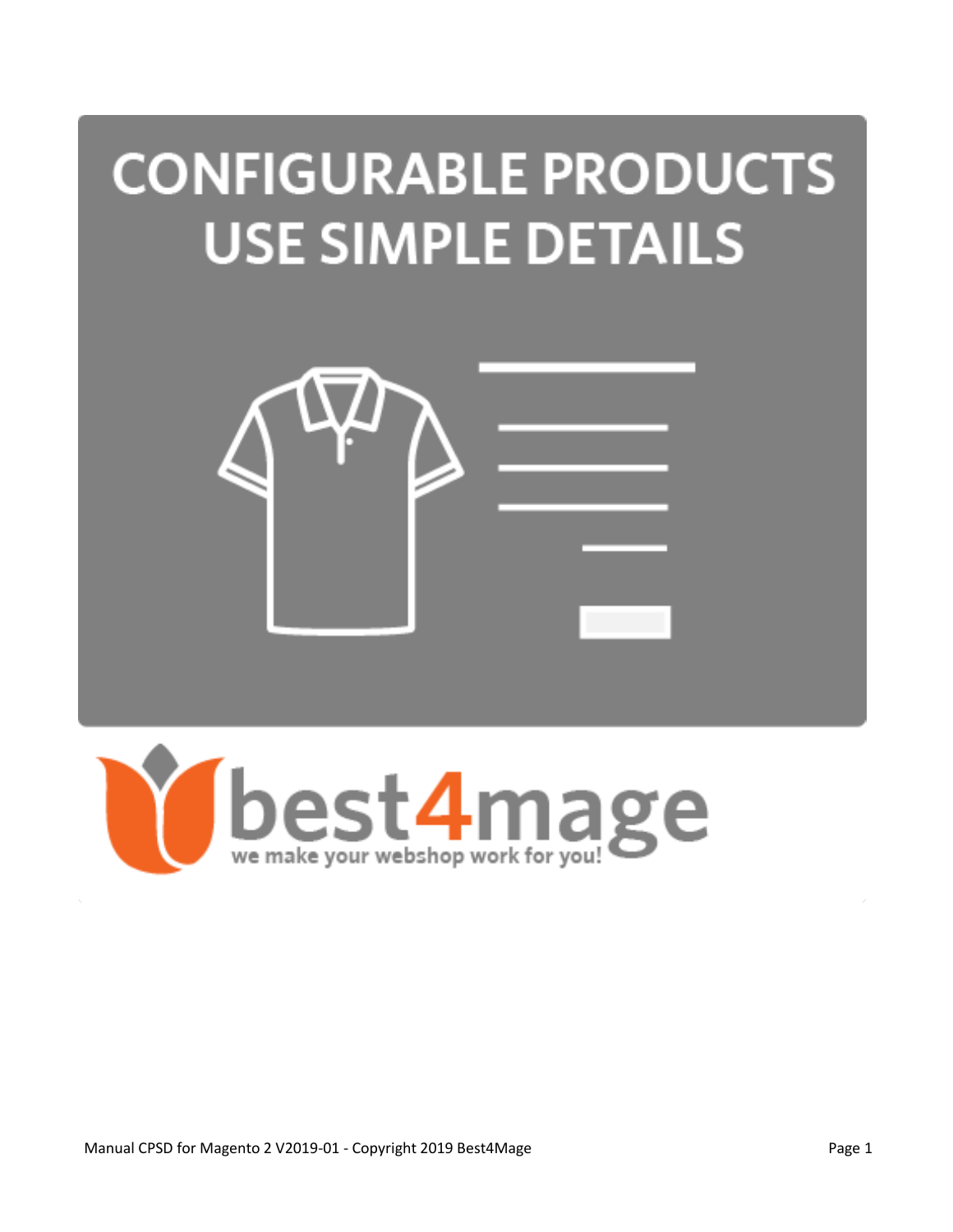# 1. General information about CPSD

It is finally there our Configurable Products use Simple Details Extension for Magento 2. For years we sell our CPSP extension for Magento 1 and based on that bestseller extension we have created this great Magento 2 successor.

### Dynamic attribute updates from simple products

Configurable Products use Simple Details is the ultimate extension for customers to see all details of a selected option without page reload. The extension automatically updates all product attributes, page URL and descriptions. The product content will be updated per selected option. After enabling this Best4Mage extension the following fields will update to the value of the simple associated product. In below image you can see the possible switching options.



#### **IMPORTANT**

Mind that they only appear when they are active in your store. So attributes must be made visible in Product View. Short description (5) is by default not shown in many templates. Quantity Increments (6) must be set at the product. The More Information TAB is only filled with attributes when the have been set to show on Frontend. Templates handle these things differently. In case you have any queries about this just contact us and we will help you with this.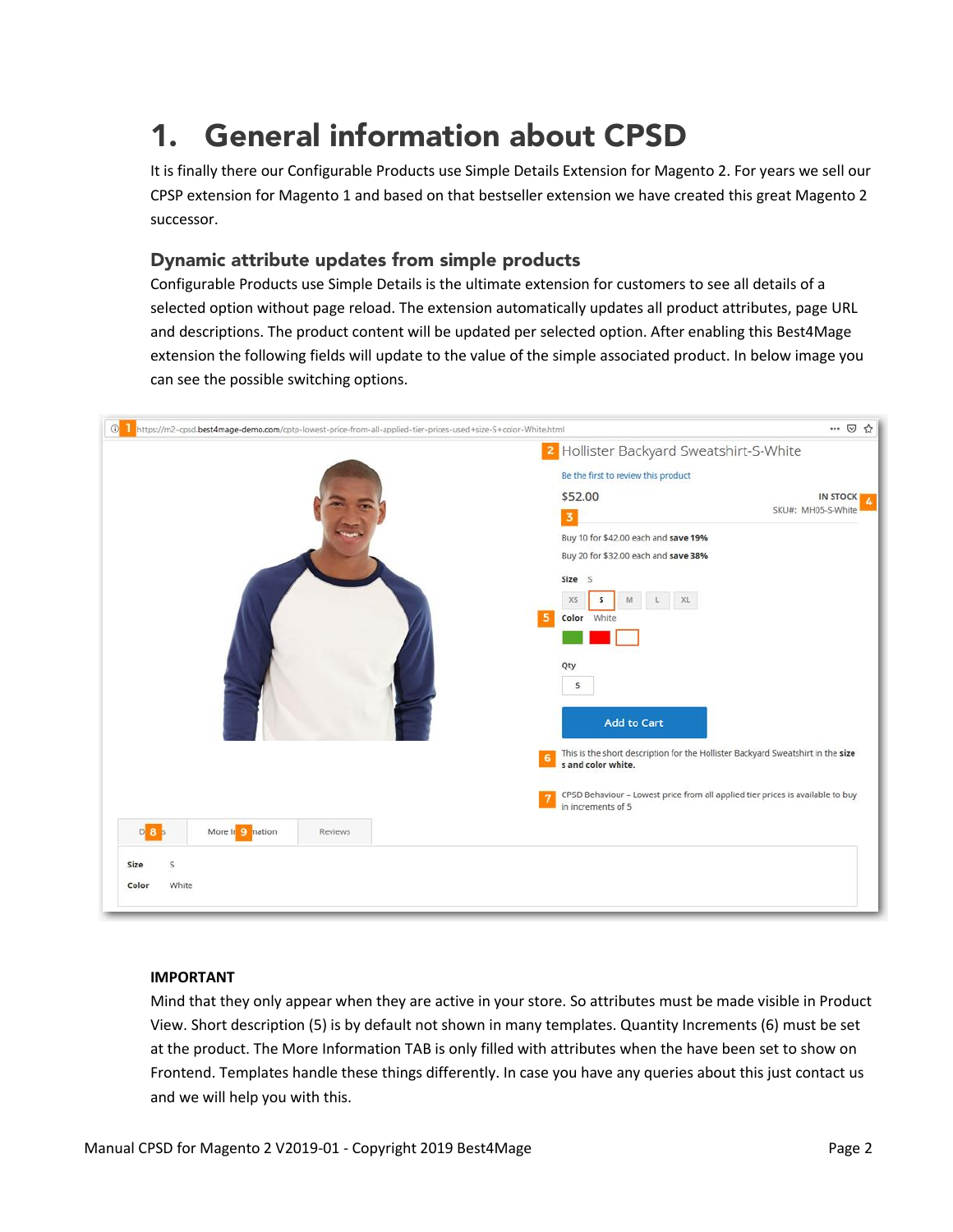- Product Name
- Product URL
- SKU
- Stock Status
- Min/Max Sale Quantity
- Quantity Increments
- Short Description
- Long Description
- More Information
- Meta Information

### Advanced simple product preselection

Boost your sales with our unique **user defined** preselection option. With this option you can preselect with the following methods:

- No preselection
- Lowest price op associated products
- Specific value set at product level
- First available simple product

This unique **user defined preselect** option enables store owners to present the most outstanding product. Draw customers to the products that **you want to sell.**

# Advanced Tier Pricing

To make this extension the best available on the market we have added our advanced tier pricing setup. Tier pricing for Magento 2 configurable products is not easy to set up for all simple associated products and also quantity is not based on total of variants in cart but on quantity per simple product. Our advanced Tier Pricing will handle all these issues, you can:

- Enable Configurable Product Tier Pricing (tier prices can be set at configurable product)
- Use specific Tier Price for all simple products. Just select a simple associated product at the configurable product to be used and it will take Tier Prices from there
- If you want to use Tier Pricing set at simple products you can define 3 options:
- Use price of respective simple product (Magento default)
- Use highest price of all defined Tier Prices
- Use lowest price of all defined Tier Prices
- Grid look to highlight your Tier Pricing
- Quantity autofill option creates checkboxes in front of Tier Prices when checked quatity is filled in automatically
- Custom appealing title above the Tier Price grid.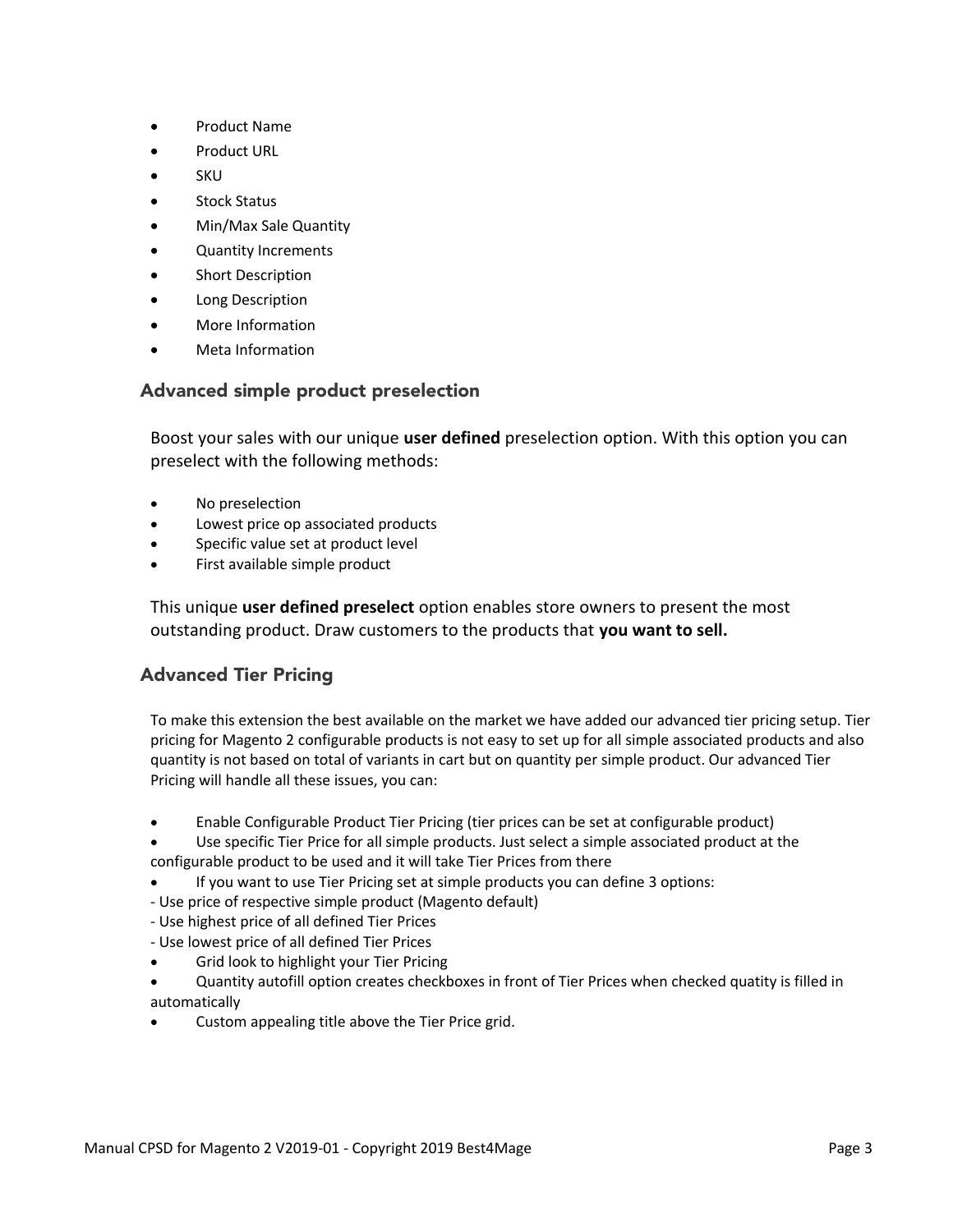# 2. Installation of the extension

Please make sure you've downloaded extension package compliant with your Magento version. The compliance information is stated in the package filename. Once you've downloaded and unzipped the archive, please proceed with the following steps:

### Extension has been bought on Marketplace

Then please use the official Magento User Guide to install the package.

# Extension has been bought on Best4Mage.com and you have the package

# 1. Upload Files to your Magento 2 Installation

Upload the contents of the module package to the Magento root folder. This will not overwrite the existing Magento folders or files, only the new contents will be added.

In this case upload the folder(s) /app to the root of your Magento Installation.

### 2. Installation of the extension

Open command line in folder root of Magento 2 and run commands via ssh using putty or others

php bin/magento setup:upgrade If you encounter issues after installation please also run php bin/magento setup:di:compile php bin/magento setup:static-content:deploy

After this has been done please go into your Magento 2 Backend and refresh all caches.

#### **IMPORTANT**

**After the installation it is necessary to generate the associated simple products URL's, you can do so with following command:**

php bin/magento indexer:reindex

After this when you go to Stores->Configuration. There you should see the TAB Best4Mage Extensions and your newly installed Best4Mage CPSD extension.

# 3. Uninstallation of the extension

Open command line in folder root of Magento 2 and run commands via ssh using putty or others module:uninstall -r Best4Mage\_CPSD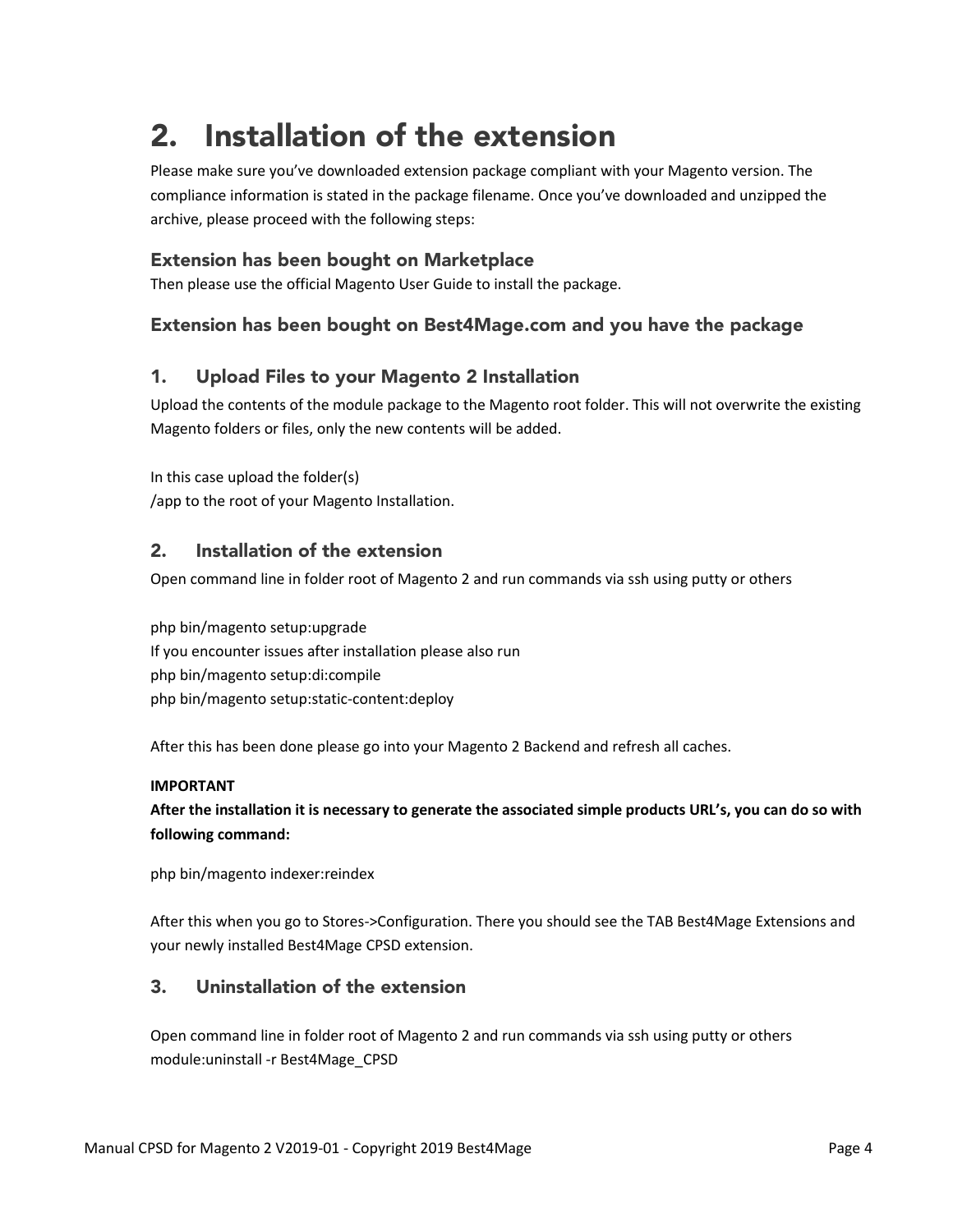# 3. Setting up CPSD globally

It is relatively easy to set up CPSD below the necessary steps to make it work on your website.

Go to Stores->Configuration->Best4Mage extensions->CPSD

| <b>General Settings</b>                           |                                                                                                                    | $\odot$                 |
|---------------------------------------------------|--------------------------------------------------------------------------------------------------------------------|-------------------------|
| Enable<br>[store view]                            | Yes                                                                                                                | $\overline{\mathbf{v}}$ |
|                                                   | Use this option to enable it for all products.                                                                     |                         |
| <b>Use Product Level Settings</b><br>[store view] | No                                                                                                                 | ٠                       |
|                                                   | Use this option to enable it only for specific products. Note : You will need to enable<br>it in product settings. |                         |

# 1. General Settings

- Enable the extension (must be set to yes if you want CPSD functionality to be active) - Enable at product level (only visible when extension is activated). **If you activate this the extension must be activated and setup at the configurable product also, otherwise it will not work. This option allows you to use different settings for each configurable product.**

# 2. Label Update Settings

In this section you are able to setup the labels that are changed when selecting a product variant (Simple Product). Just select (hold CTRL to select multiple) the labels you want to make active for switching.

Most of the templates follow Magento Default regarding the HTML selectors. If your template doesn't you can easily use Google Chrome web development tools to find your template specific HTML selector.

Here a short summary on how to do that. If you don't succeed you can of course contact us and we will assist you.

**Step #1:** The primary step is to launch the Google Chrome's Developer tool. Press F12 to launch the tool.

You can also launch developer tool by right-clicking anywhere within the web page and by selecting "Inspect element" which is very similar to that of firebug's inspection. It will then open the Tool and your HTML selector is automatically highlighted.

**Step #2:** The next step is to locate the desired object within the web page. One way to do the same is to right click on the desired web element and inspect. The HTML property belonging to that web element would be highlighted in the developer tool. Another way is to hover through the HTML properties and the matching web element would be highlighted. Thus, in this way user can locate ids, class, links etc.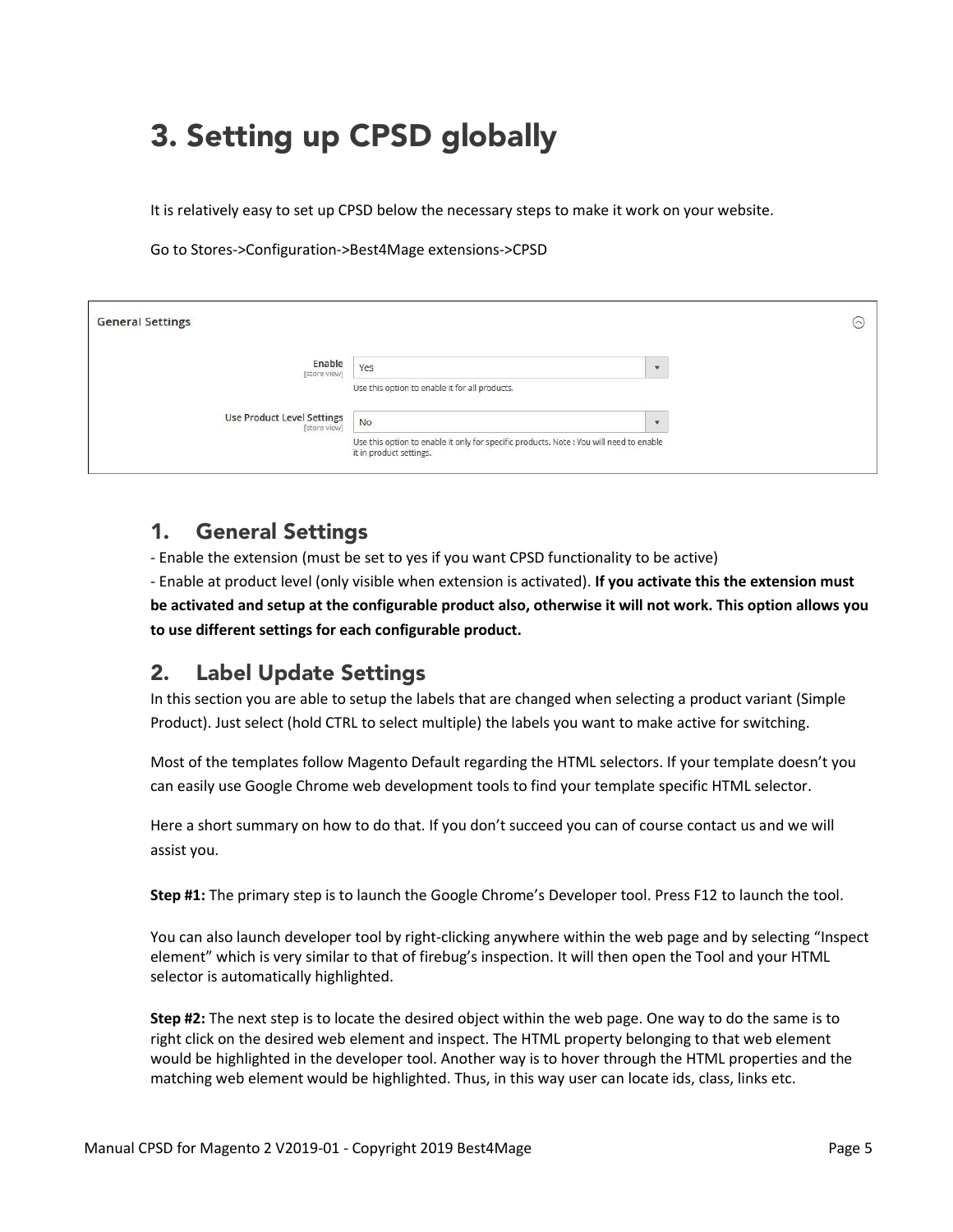| <b>Labels Update Settings</b>                             |                                                                                                                                                                                                        | $\odot$ |
|-----------------------------------------------------------|--------------------------------------------------------------------------------------------------------------------------------------------------------------------------------------------------------|---------|
| Labels to update<br>[store view]                          | $\land$<br>No Selection<br><b>Product Url</b><br>Name<br><b>SKU</b><br><b>Stock Status</b><br>Min/Max Sale Qty<br><b>Qty Increments</b><br><b>Short Description</b><br>Description<br>More Information |         |
| <b>Product Name Selector</b><br>[store view]              | Please enter "#html-id" or ".html-class". Default is '.page-title .base'                                                                                                                               |         |
| <b>Product SKU Selector</b><br>[store view]               | Please enter "#html-id" or ".html-class". Default is '.product.attribute.sku .value'                                                                                                                   |         |
| <b>Product Qty Box Selector</b><br>[store view]           | #qty<br>Please enter "#html-id" or ".html-class". Default is '#qty'                                                                                                                                    |         |
| <b>Product Stock Status Selector</b><br>[store view]      | Please enter "#html-id" or ".html-class". Default is '.stock span'                                                                                                                                     |         |
| <b>Product Short Description Selector</b><br>[store view] | Please enter "#html-id" or ".html-class". Default is '.product.attribute.overview'                                                                                                                     |         |
| <b>Product Description Selector</b><br>[store view]       | Please enter "#html-id" or ".html-class". Default is '#description'                                                                                                                                    |         |
| <b>Product More Information Selector</b><br>[store view]  | Please enter "#html-id" or ".html-class". Default is '#additional'                                                                                                                                     |         |

# 3. Other Settings

| <b>Other Settings</b>                                  |                                                                                                                                                                                                           | $(\sim)$ |
|--------------------------------------------------------|-----------------------------------------------------------------------------------------------------------------------------------------------------------------------------------------------------------|----------|
| <b>Qty Increments message position</b><br>[store view] | Default                                                                                                                                                                                                   |          |
|                                                        | Where do you want to show the qty increments message?                                                                                                                                                     |          |
| <b>Type of Preselection</b><br>[store view]            | Specific values set at product level                                                                                                                                                                      |          |
|                                                        | This will auto select options on product details page. Lowest price option will<br>consider price of associated products. Specific value option will need to be set at<br>configurable products settings. |          |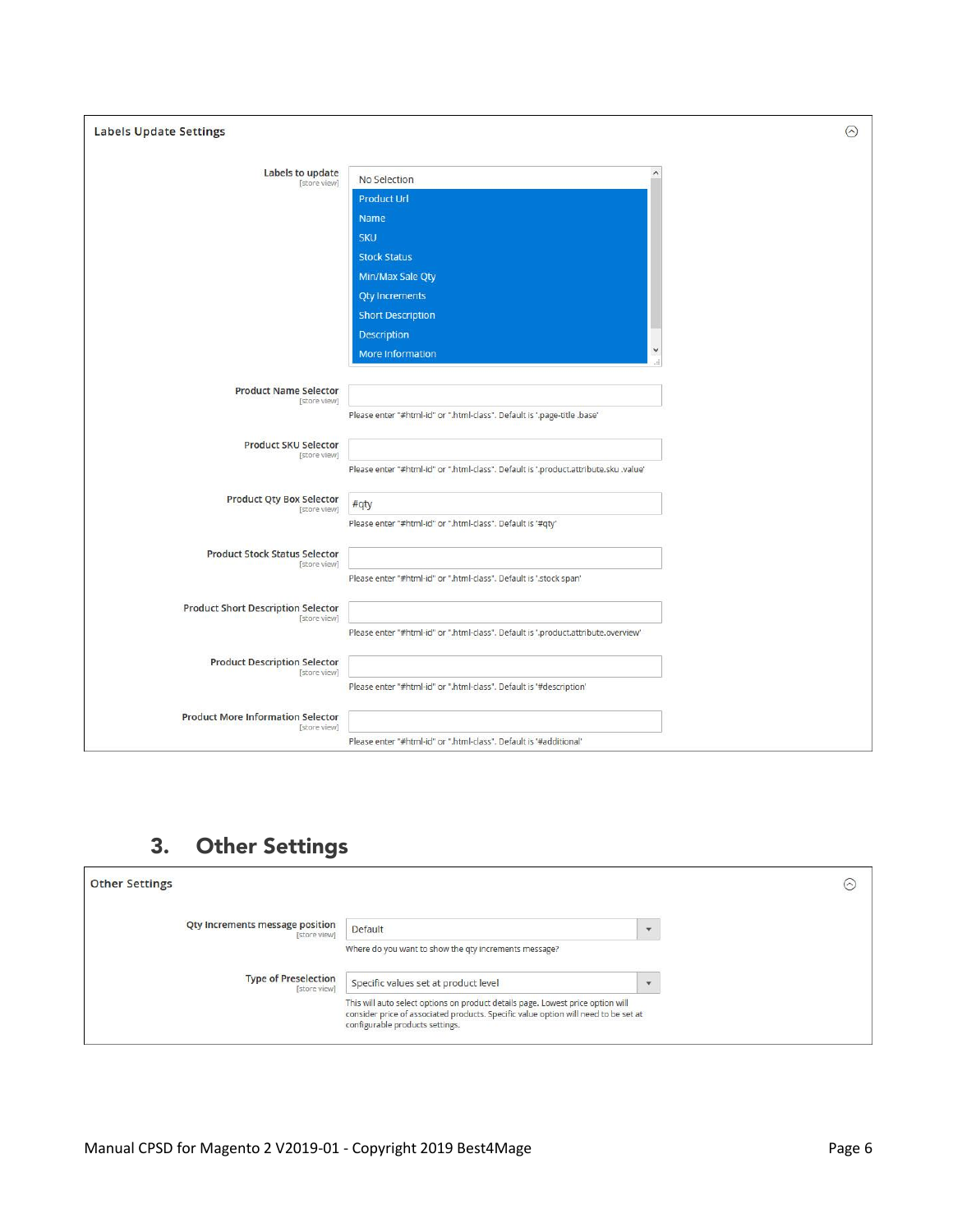#### a. Quantity increments message position.

If you have enabled Qty increments then you can set the position of the message that appears in your store here. You can choose from:

- Default
- Before Add to Cart Button
- Before Qty Box
- After Product Name.

#### b. Type of Preselection

To give you the ultimate flexibility we have added 4 options to preselect when loading a configurable product page.

- No Preselection
- Lowest price product option
- Highest price product option
- Specific value (Simple Product) set at product level
- First option in attribute(s)

# 4. Tier Price Settings

| <b>Tier Price Settings</b>                                      |                                                                                                                                                                                                                |                      | $\odot$ |
|-----------------------------------------------------------------|----------------------------------------------------------------------------------------------------------------------------------------------------------------------------------------------------------------|----------------------|---------|
|                                                                 |                                                                                                                                                                                                                |                      |         |
| <b>Enable Configurable Product Tier Pricing</b><br>[store view] | Yes                                                                                                                                                                                                            | $\blacktriangledown$ |         |
| Use specific tier price for all<br>[store view]                 | <b>No</b>                                                                                                                                                                                                      | $\blacktriangle$     |         |
|                                                                 | Enable this option if you want to use one simple product's tier price for all other<br>simple products. Important! Don't forget to select the simple product from<br>configurable product's CPSD settings tab. |                      |         |
| Which tier price should be used?<br>[store view]                | Lowest price from all applied tier prices                                                                                                                                                                      | $\mathbf{v}$         |         |
| <b>Enable Grid Look</b><br>[store view]                         | Yes                                                                                                                                                                                                            | ۳                    |         |
|                                                                 | Do you want to show your tier prices in grid format?                                                                                                                                                           |                      |         |
| <b>Enable Qty Autofill</b><br>[store view]                      | Yes                                                                                                                                                                                                            | ۰                    |         |
|                                                                 | Set yes to enable autofill functionality of the qty box with Tier Price threshold.                                                                                                                             |                      |         |
| <b>Title for Tier Price Grid</b><br>[store view]                | Now extra discount                                                                                                                                                                                             |                      |         |
|                                                                 | Any text for grid title e.g., Shop More Save More!                                                                                                                                                             |                      |         |

# **A. Enable Configurable Product Tier Pricing**

Here you can enable/disable the Tier Pricing features of CPSD and let it follow Magento Default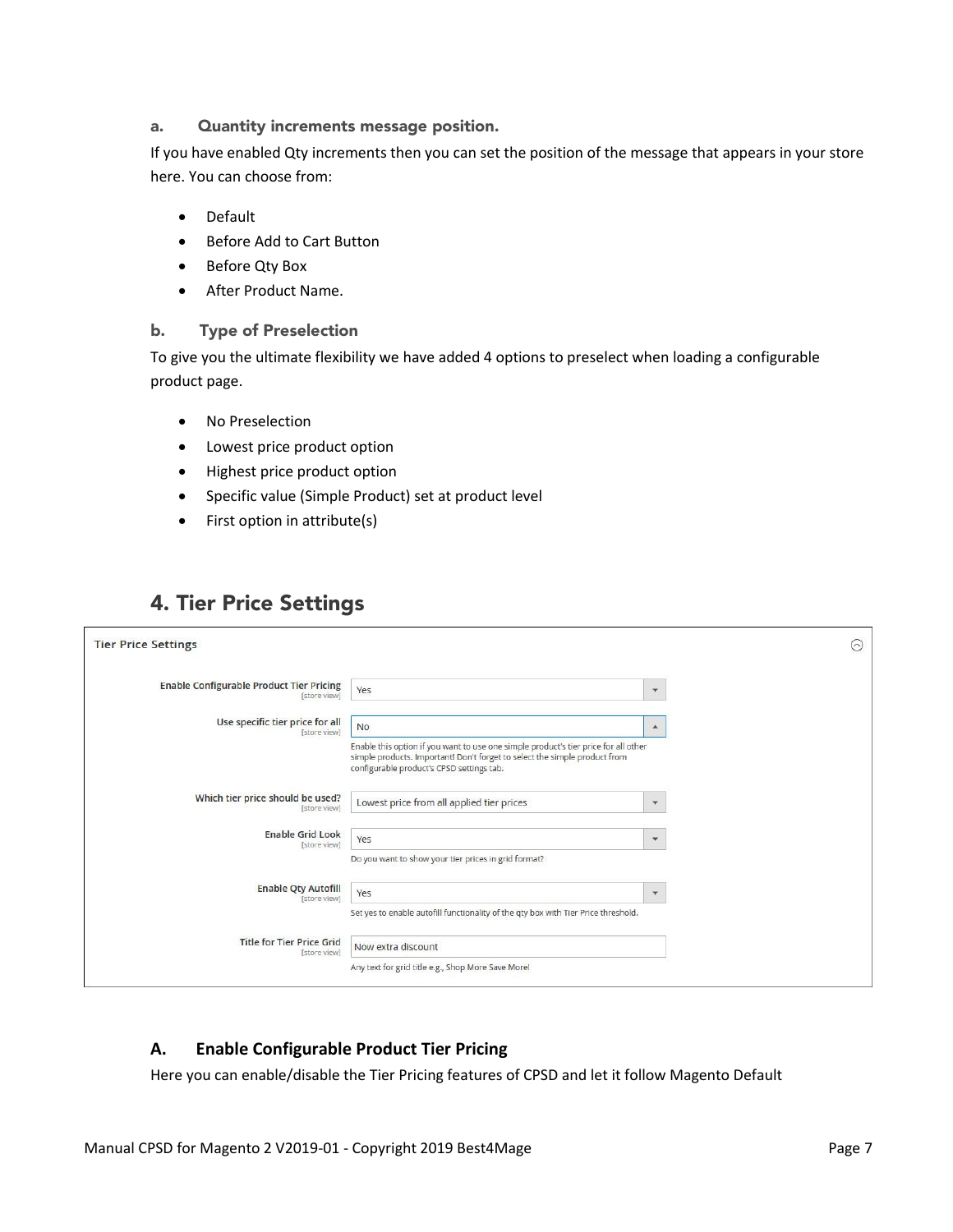### **B. Use specific tier price for all**

Enable this option if you want to use one simple product's tier price for all other simple products. Since Magento 2 doesn't allow you to set a global tier price at the configurable product we have implemented this great feature. Just set tier prices at one of the associated simple products and then go to the configurable product and select there which simple product contains the tier prices that should be used at all associated simple products. All simple products then use this tier price.

If you have set this option to yes go to the CPSD Tab at the **configurable product** and select the simple product of which the tier price has to be used for **ALL** simple products.

We will explain these settings based on an example. We have set up tier prices at the simple products for the following hoodies:



# **C. Which Tier Price should be used (option is only visible when "Use specific tier price for all" is set to NO)**

You can then select the following options:

I. **Price of respective simple product.** With this option the tier prices of the selected simple product are used. So basically Magento default with one difference that the quantity is based on the total amount of simple products of this configurable product that are added to the cart. So looking at the above example products when you add 4 XS Black and 7 XS Orange to the cart price is calculated like this.

**Total quantity is over 10 so tier price of 10+ is used. In this case the tier 10+ price of the respective simple product.**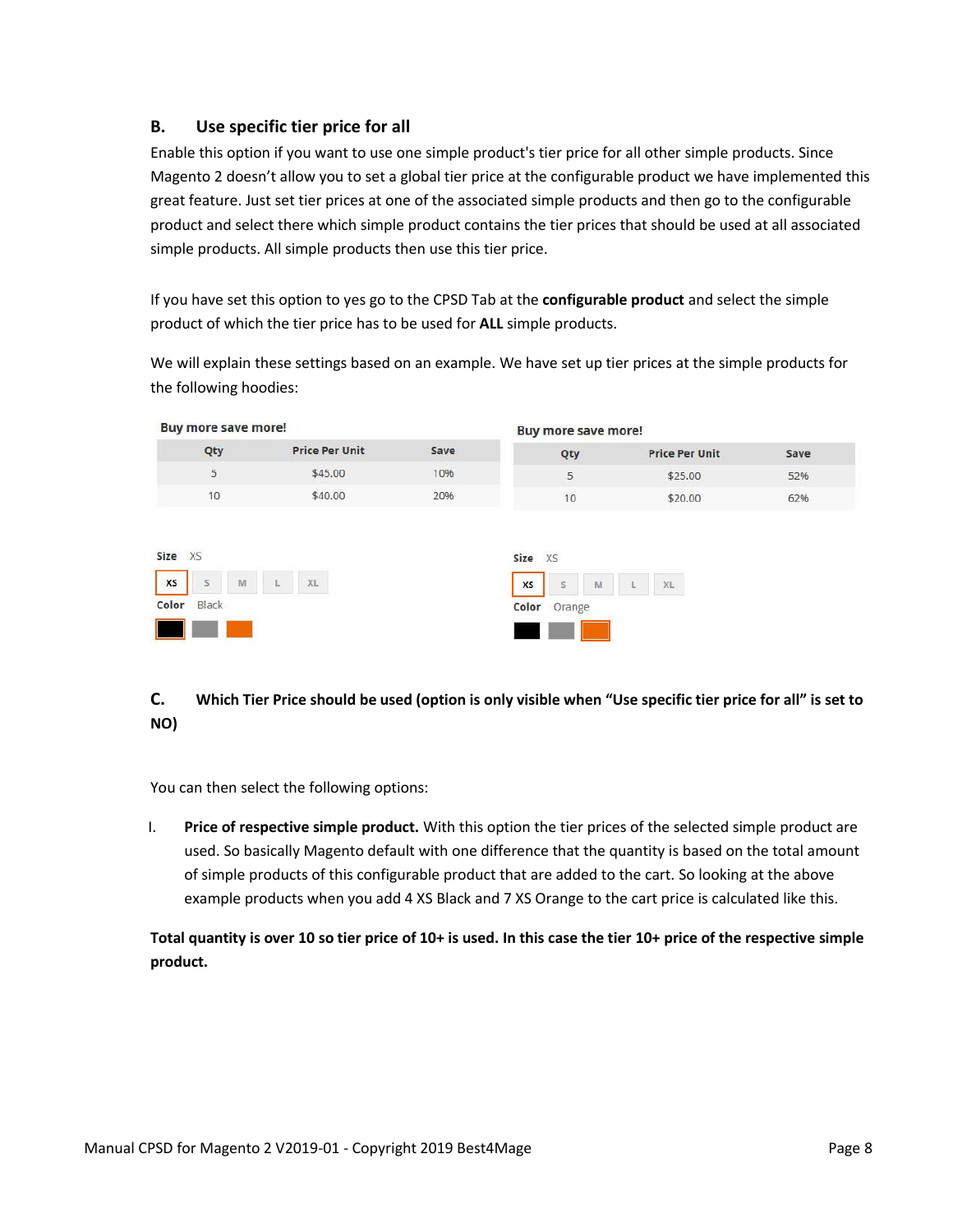

II. **Highest price from all applied tier prices**. With this option the **highest tier price** of all selected simple product is used. Quantity is based on the total amount of simple products of this configurable product that are added to the cart. So looking at the above example products when you add 4 XS Black and 7 XS Orange to the cart price is calculated like this.

| Item |                      | Price   | Qty            | Subtotal |
|------|----------------------|---------|----------------|----------|
|      | Chaz Kangeroo Hoodie | \$40.00 | $\overline{4}$ | \$160.00 |
|      | Size: XS             |         |                |          |
|      | Color: Black         |         |                | 笽        |
|      | Chaz Kangeroo Hoodie | \$40.00 | $\overline{7}$ | \$280.00 |
|      | Size: XS             |         |                |          |
|      | Color: Orange        |         |                |          |

The highest tier price for this quantity is \$40,- (from XS Black) so that price is used for all products in cart.

III. **Lowest price from all applied tier prices.** With this option the **lowest tier price** of all selected simple product is used. Quantity is based on the total amount of simple products of this configurable product that are added to the cart. So looking at the above example products when you add 4 XS Black and and 7 XS Orange to the cart price is calculated like this.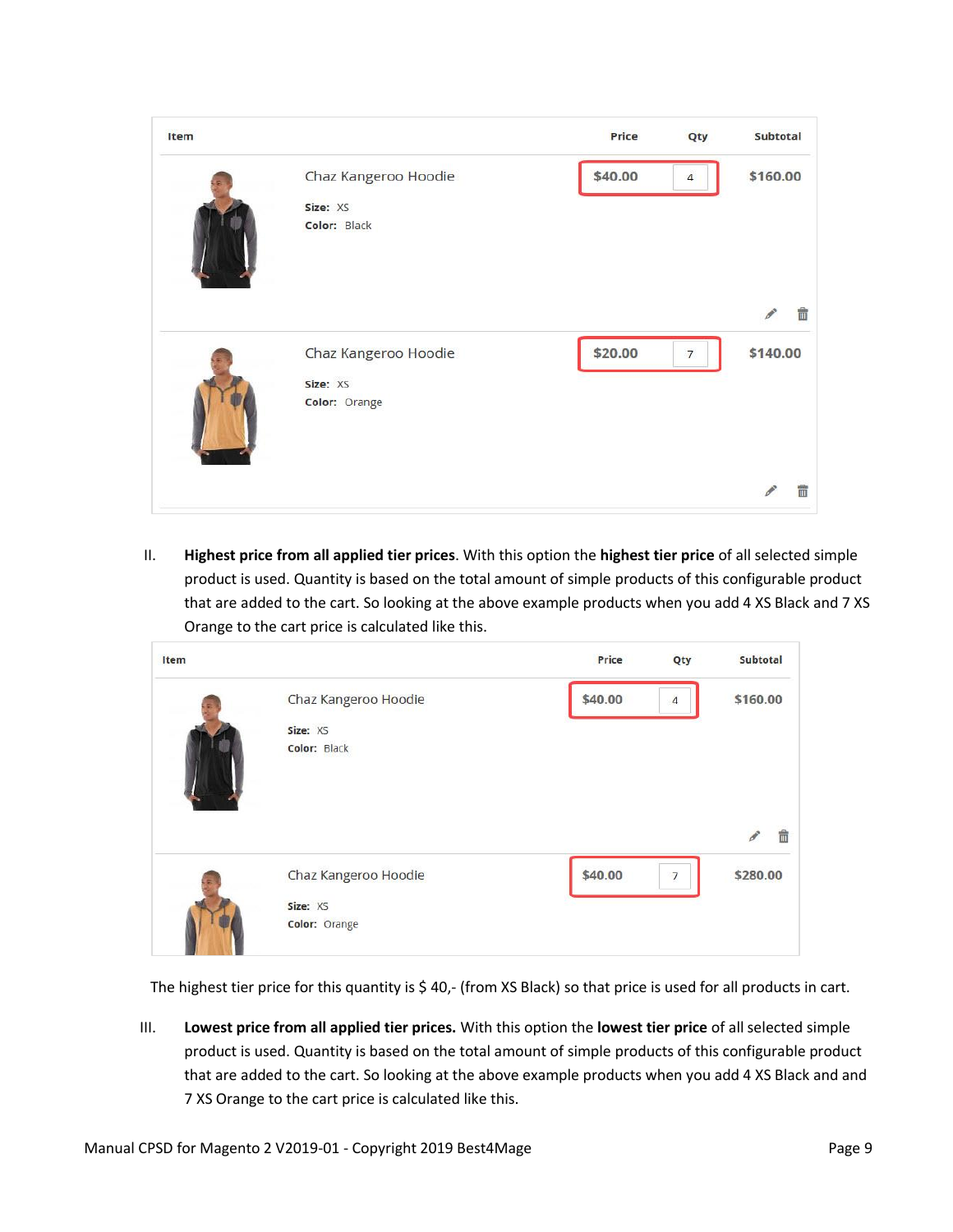

**The lowest tier price for this quantity is \$ 20,- (from XS Orange) so that price is used for all products in cart.**

#### **D. Enable Grid Look**

If you enable this the tier price table gets a more appealing grid look like below

| \$50.00                    |                       | <b>IN STOCK</b><br>SKU#: MH01 |  |  |
|----------------------------|-----------------------|-------------------------------|--|--|
| <b>Buy more save more!</b> |                       |                               |  |  |
| Qty                        | <b>Price Per Unit</b> | Save                          |  |  |
| 5                          | \$45.00               | 10%                           |  |  |
|                            | \$40.00               | 20%                           |  |  |

#### **E. Enable Qty Autofill**

When this option is enabled there will be radio buttons before tier price values. When customer selects this the corresponding quantity is automatically filled in the quantity box.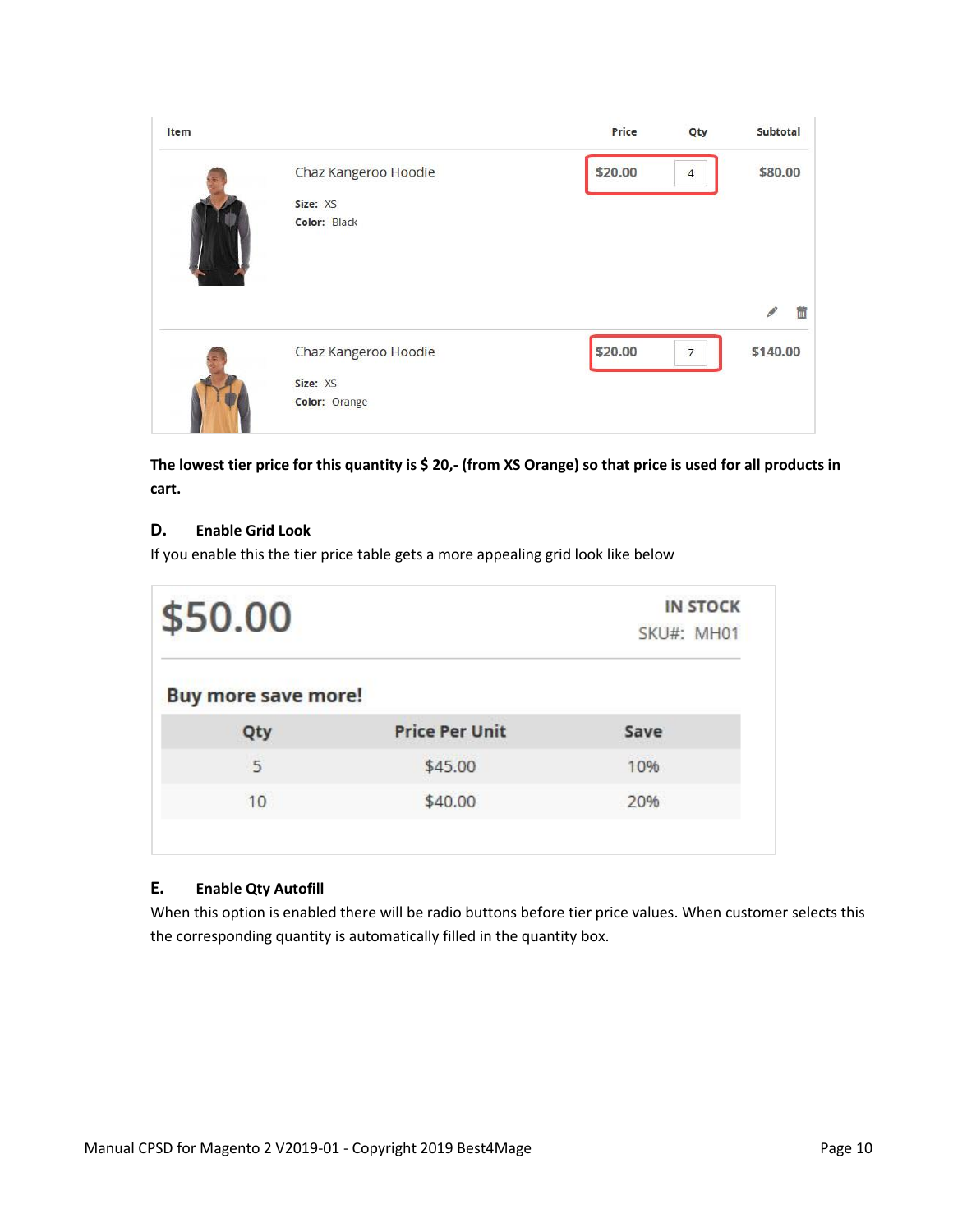

### **F. Title for Tier Price Grid**

Here you can place the title for the tier price grid you need.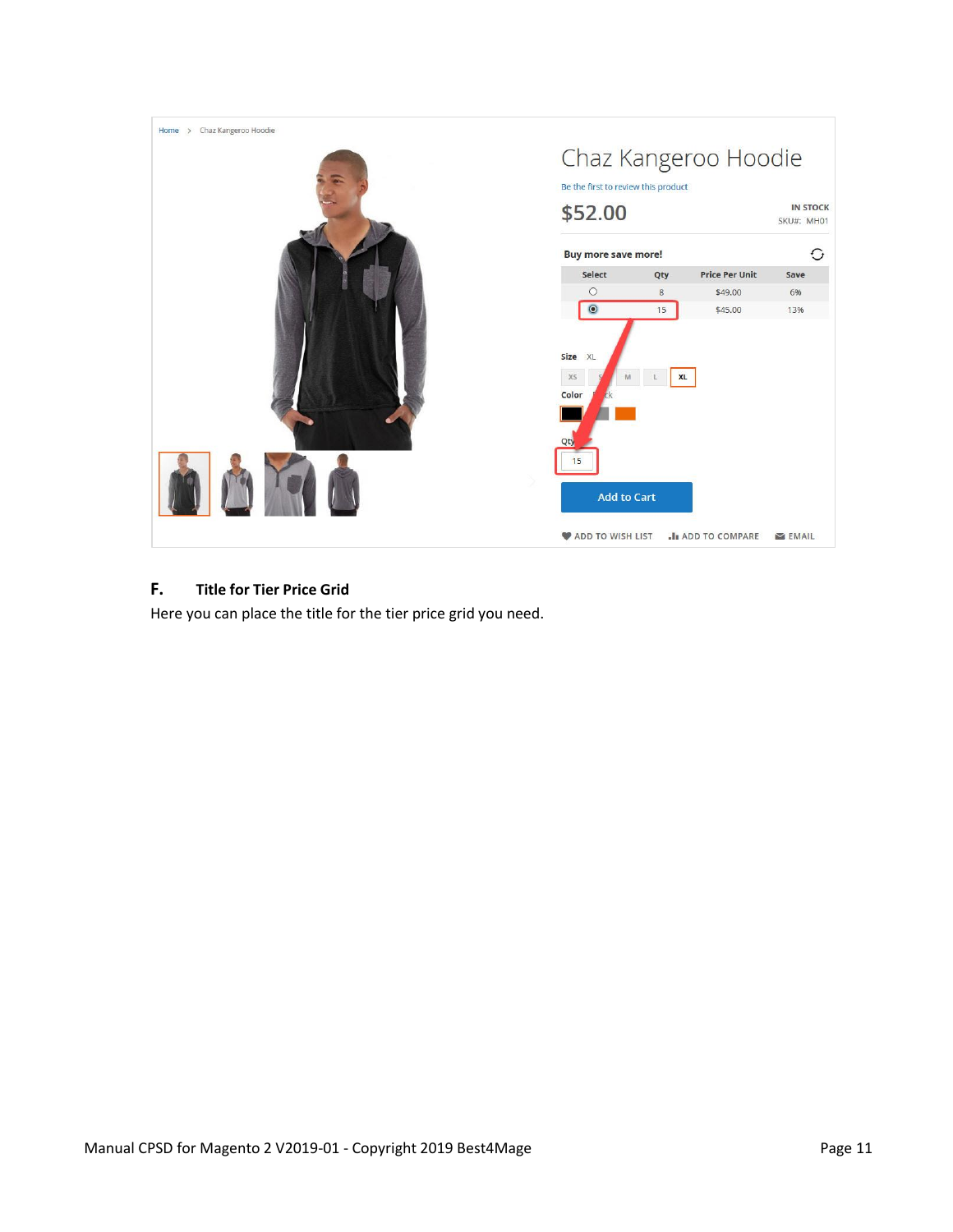# 5. Category Settings

|                                                           |                                                                                                   |                                                                                                    | Buy 5 for \$45.00 each and save 25%                                                                               |
|-----------------------------------------------------------|---------------------------------------------------------------------------------------------------|----------------------------------------------------------------------------------------------------|-------------------------------------------------------------------------------------------------------------------|
| Stark Fundamental Hoodie-<br>M-Black<br>\$42.00<br>Offers | CPSD Behaviour - Lowest price<br>from all applied tier prices<br><b>3</b> From \$32.00 To \$52.00 | Frankie Sweatshir<br>Offers<br>\$60.00                                                             | Buy 10 for \$40.00 each and save 33%<br>Ir - Tier price of re-<br>specuve product used<br>From \$25.00 To \$63.00 |
| XS<br>M<br>s<br>XL                                        | X5<br>M<br>XL                                                                                     | <b>XS</b><br>S.<br>M<br>XL<br><b>Add to Cart</b><br>$\bullet$<br>$\mathbf{H}$<br><b>Learn More</b> | XS<br>$\mathsf{s}$<br>M<br>XL                                                                                     |

If you want to have CPSD functionality on your listing page the you can activate this in the configuration of the extension. Check the below image to see on how to set this up properly.

- 1. Enable Category Settings: activate by setting this to Yes and all options that can be set will appear.
- 2. Use Category Level Settings: When you are able to activate this feature only for certain categories **MIND : You will need to enable and set configuration in category settings.**
- 3. Show Price Range: When enabled you can show the lowest and highest price that is available on listing page (see above image point 3).
- 4. Choose Price Range Label: with this option you can set how the price range should look. You have 2 options here: From…….To……. or Between ….-….
- 5. Use Tier Price to Show Lowest Price: When enabled the Lowest Tier Price will be considered in lowest price.
- 6. Show Price for Selected Options: when enabled the price of the respective simple product will show when customer clicks on swatch.
- 7. Show Tier Price for Selected Options: when enabled a tier price tooltip will appear when customer clicks on swatches and a tier price is available for the selected product.
- 8. Tier Price Tooltip Label: here you can set the tier price label that show on listing page.
- 9. Switch Product Name: when activated it will switch product name when customer selects simple product.
- 10. Product Name Selector: if your template uses non-default html-id you can set it here.
- 11. Switch Product Url: when enabled the underlying product url will switch when user selects product. It will redirect to configurable product with options of simple product preselected.
- 12. Product Url Selector(s): if your template uses non-default html-id you can set it here.

Manual CPSD for Magento 2 V2019-01 - Copyright 2019 Best4Mage Page 12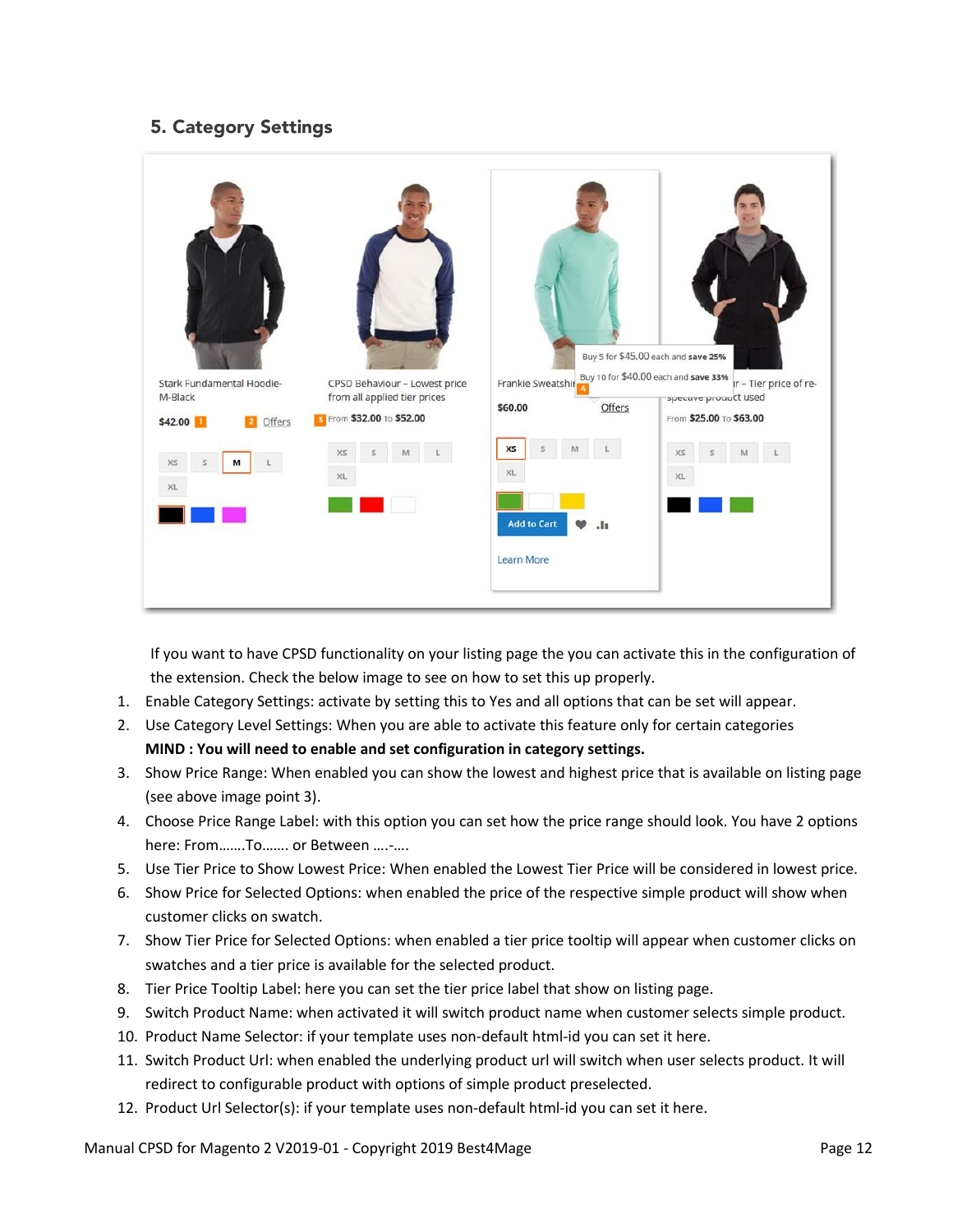### **Category Settings**

| <b>Enable Category Settings</b>                           | Yes                                                                                                                                                                              |    |
|-----------------------------------------------------------|----------------------------------------------------------------------------------------------------------------------------------------------------------------------------------|----|
| [store view]                                              | Use this option to enable it for all categories.                                                                                                                                 |    |
| <b>Use Category Level Settings</b><br><b>Istore view1</b> | No                                                                                                                                                                               |    |
|                                                           | Use this option to enable it only for specific category. Note : You will need to<br>enable it in category settings.                                                              |    |
| <b>Show Price Range</b><br>[store view]                   | Yes                                                                                                                                                                              |    |
| <b>Choose Price Range Label</b><br>[store view]           | From  To                                                                                                                                                                         |    |
| Use Tier Price to Show Lowest Price<br>[store view]       | Yes                                                                                                                                                                              |    |
|                                                           | This option will allow to consider tier price for lowest amount in the default<br>price display or in price range display.                                                       |    |
| <b>Show Price for Selected Options</b><br>[store view]    | Yes                                                                                                                                                                              |    |
|                                                           | Note: This option will only work if you have swatches visible on category<br>pages.                                                                                              |    |
| Show Tier Price for Selected Options<br>[store view]      | Yes                                                                                                                                                                              |    |
|                                                           | Note: This option will only work if you have swatches visible on category<br>pages.<br>This option will allow you to show tier prices as a tooltip on category page.             |    |
| <b>Tier Price Tooltip Label</b><br>[store view]           | <b>Offers</b>                                                                                                                                                                    |    |
|                                                           | Default label is 'Offers'.                                                                                                                                                       |    |
| <b>Switch Product Name</b><br>[store view]                | Yes                                                                                                                                                                              |    |
|                                                           | Note: This option will only work if you have swatches visible on category<br>pages.<br>This option will allow to switch Product name on swatch selection.                        |    |
| <b>Product Name Selector</b><br>[store view]              | .product-item-name > a                                                                                                                                                           |    |
|                                                           | Please enter "#html-id" or ".html-class". Default is '.product-item-name > a'.                                                                                                   |    |
| <b>Switch Product Url</b><br>[store view]                 | Yes                                                                                                                                                                              |    |
|                                                           | Note: This option will only work if you have swatches visible on category<br>pages.<br>This option will allow to switch Product url on swatch selection.                         |    |
| <b>Product Url Selector(s)</b><br>[store view]            | .product-item-link,.product-item-photo,.product-item-description<br>> a                                                                                                          | a. |
|                                                           | Please enter "#html-id" or ".html-class". Add multiple selectors separated by a<br>comma. Default is '.product-item-link,.product-item-photo,.product-item-<br>description > a'. |    |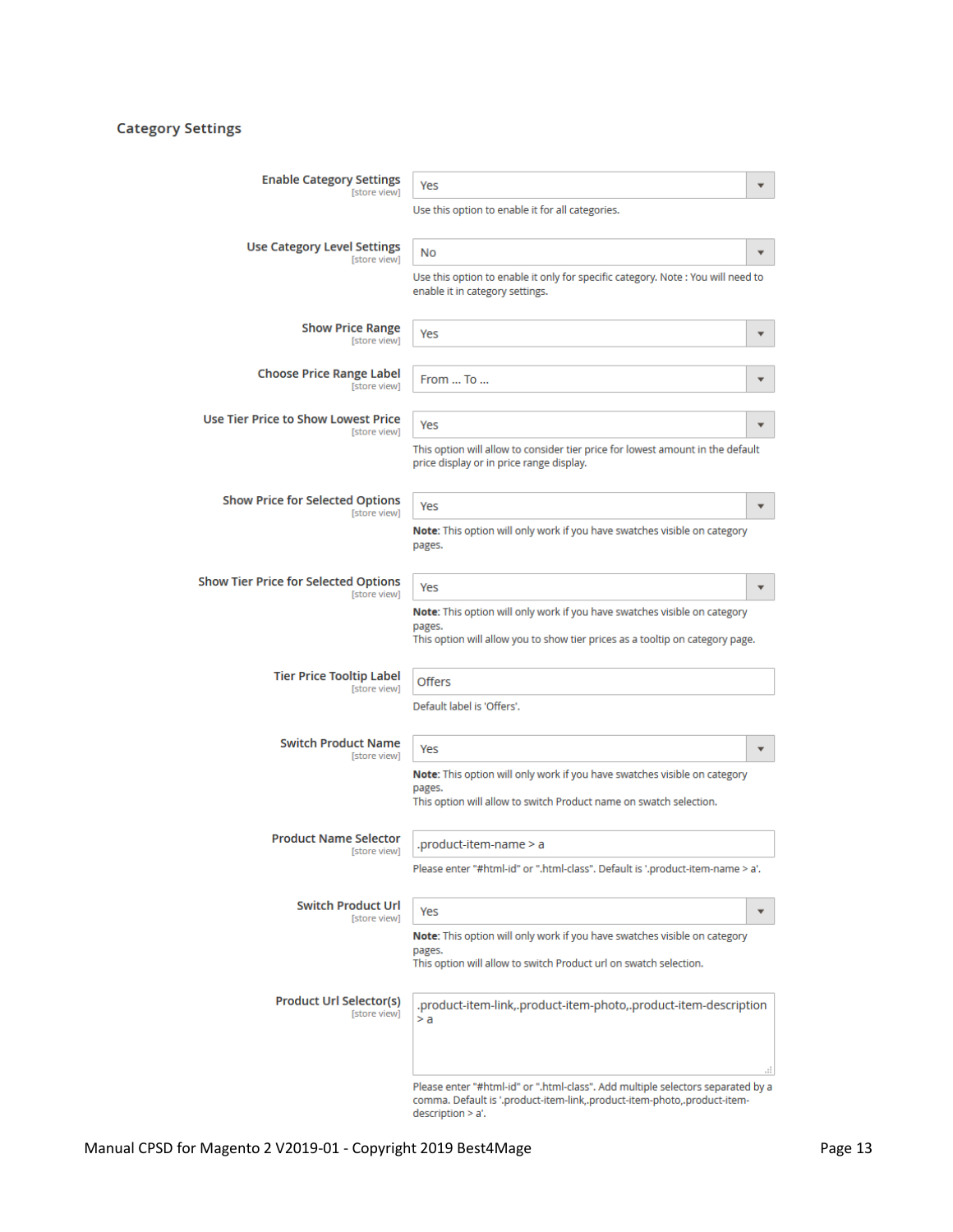# 6. Category Level Settings

If you have enabled Category Level Settings (point 2 form above). Then it is necessary to activate the extension at the category. See below image for the options. The option explanation is equal to the global settings as explained above in Point 5. In the Category settings you are only able to enable or disable functionality. Specific settings are picked up from global settings.

| <b>Best4Mage CPSD Settings</b>              |                                                                                                                                                                                |
|---------------------------------------------|--------------------------------------------------------------------------------------------------------------------------------------------------------------------------------|
| <b>Enable CPSD</b>                          | <b>No</b>                                                                                                                                                                      |
| <b>Show Price Range</b>                     | <b>No</b>                                                                                                                                                                      |
| <b>Use Tier Price to Show Lowest Price</b>  | No<br>This option will allow to consider tier price for lowest amount in the default price display or in<br>price range display.                                               |
| <b>Show Price for Selected Options</b>      | <b>No</b><br>Note: This option will only work if you have swatches visible on category pages.                                                                                  |
| <b>Show Tier Price for Selected Options</b> | <b>No</b><br>Note: This option will only work if you have swatches visible on category pages. This option<br>will allow you to show tier prices as a tooltip on category page. |
| <b>Switch Product Url</b>                   | <b>No</b><br>Note: This option will only work if you have swatches visible on category pages. This option<br>will allow to to switch Product url on swatch selection.          |
| <b>Switch Product Name</b>                  | <b>No</b><br>Note: This option will only work if you have swatches visible on category pages. This option                                                                      |

will allow to to switch Product name on swatch selection.

 $\odot$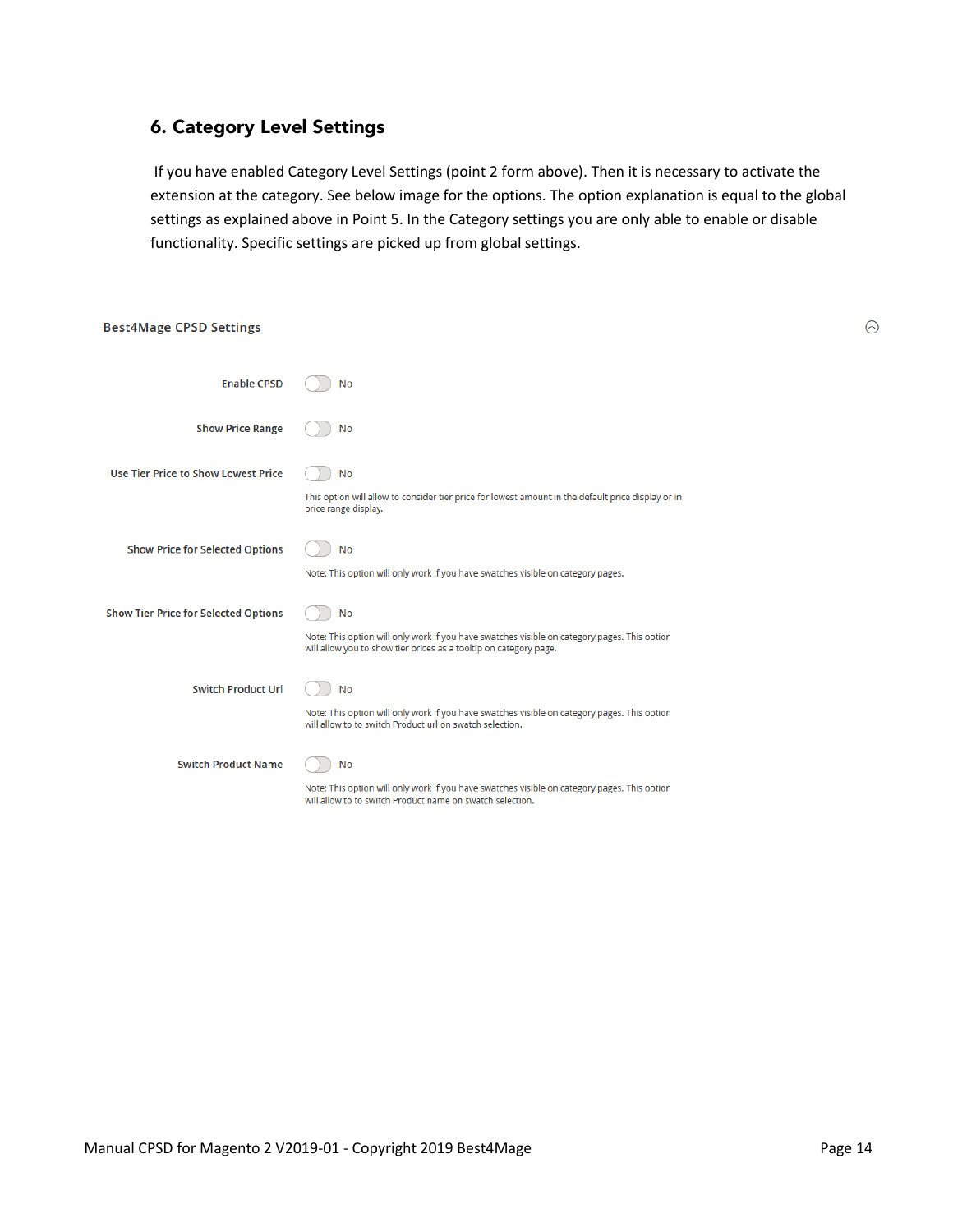# 4. Setting up CPSD at product level

If you have **disabled** product level settings the CPSD TAB at you configurable product will look as in below image.

| <b>Best4Mage CPSD Settings</b>                                                                                                                                                                                        |                                                                                                                  |   |              |  |  |  | $(\sim)$ |
|-----------------------------------------------------------------------------------------------------------------------------------------------------------------------------------------------------------------------|------------------------------------------------------------------------------------------------------------------|---|--------------|--|--|--|----------|
| Note :: To use product level options, Please make sure you have activated it from here,<br>Stores > Settings - Configuration > BEST4MAGE EXTENSIONS - Best4Mage CPSD > General Settings - Use Product Level Settings. |                                                                                                                  |   |              |  |  |  |          |
| Select options to preselect<br>[store view]                                                                                                                                                                           | M - Purple                                                                                                       | ۳ |              |  |  |  |          |
| Choose tier price product<br>[store view]                                                                                                                                                                             | Choose Product<br>Select a simple product from which tier price should be used for all other simple<br>products. |   | $\mathbf{v}$ |  |  |  |          |

You have 2 options available depending on how you have set this up in global configuration.

#### **A. Select options to preselect**

Here you can select the Simple Product that has to be preselected when loading the Configurable Product. **IMPORTANT: This option only shows up if you have set Type of Preselection at Configuration settings to Specific value (Simple Product) set at product level.**

#### **B. Choose tier price product**

Here you can select the Simple Product from which Tier Prices will show on all Simple Products. **IMPORTANT: This option only shows up if you have set Which Tier Price should be used at Configuration settings to Price of respective simple product.**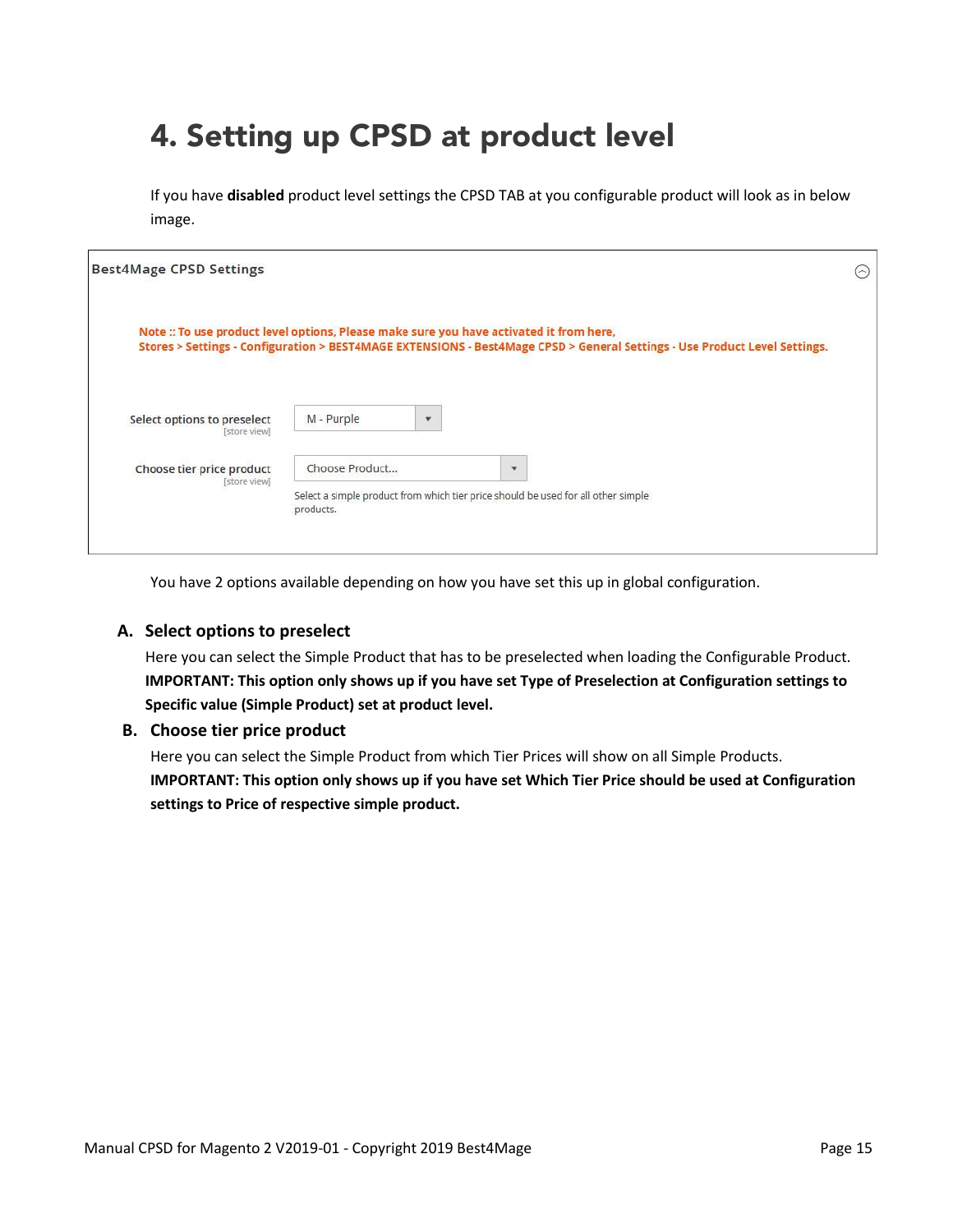If you have **enabled** product level settings in the global configuration you need to activate the extension at product level. For that go to your configurable product and to the TAB Best4Mage **CPSD Settings**

| Best4Mage CPSD Settings /                                          |                                                                                                                                                              | $(\wedge)$ |
|--------------------------------------------------------------------|--------------------------------------------------------------------------------------------------------------------------------------------------------------|------------|
| <b>Enable CPSD</b><br>[store view]                                 | Yes                                                                                                                                                          |            |
| <b>Type of Preselection</b><br>[store view]                        | No Preselection<br>$\mathbf{v}$<br>This will auto select options on product details page. Lowest price option will consider<br>price of associated products. |            |
| <b>Enable Configurable Product Tier</b><br>Pricing<br>[store view] | Yes                                                                                                                                                          |            |
| Use specific tier price for all<br>[store view]                    | <b>No</b><br>Enable this option if you want to use one simple product's tier price for all other<br>simple products.                                         |            |
| Which tier price should be used?<br>[store view]                   | Price of respective simple product<br>$\mathbf{v}$                                                                                                           |            |

In the above image you see the settings that appear when you have selected Product level settings to YES.

Here you must Enable CPSD if you want functionality to be active for this configurable product and choose the type of preselection.

Same for the Tier Pricing Options. If you want it to be active for the configurable product you are working on you must set it to yes and do the necessary settings.

# 5. SEO URL Options

Configurable Products use Simple Details automatically generates user friendly URL's for the simple products.

Using this URL in frontend automatically leads to the configurable product with the options preselected. Of course all with proper meta information, name, sku etc.

To make this function properly you will need to reindex to generate the URL's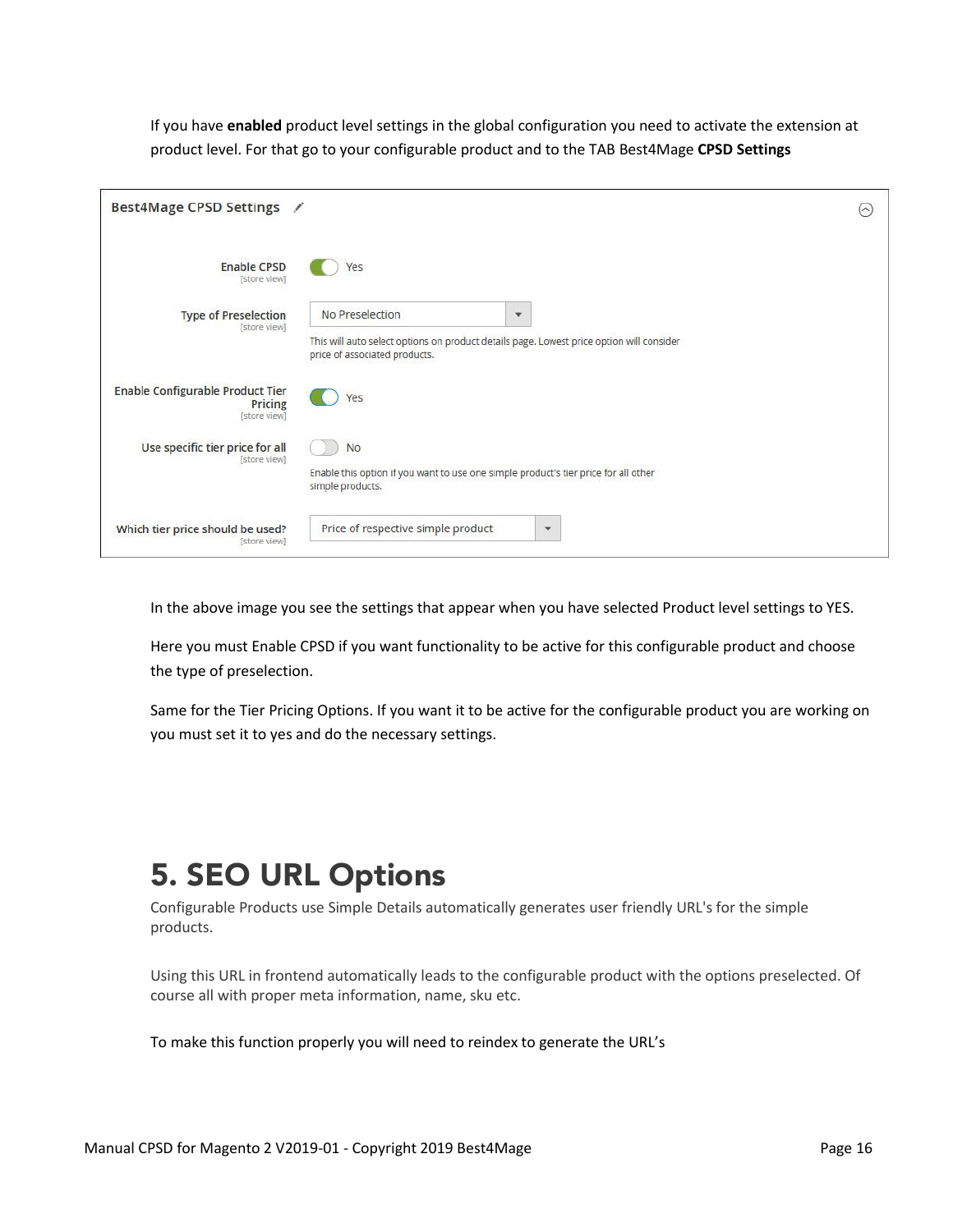# 6. Usage Examples

#### 1. **CPSD Switching Functionality**

[DEMO LINK](http://m2-cpsd.best4mage-demo.com/chaz-kangeroo-hoodie.html) – No Tier Prices Active, just default CPSD functionality. We have set this up with all switching active and a preselection to the XS-Black. Note the URL has changed to the XS Black.

#### **Below examples are based on CPSD with the Advanced Tier Pricing Functionality**

For settings screenshots see point 4 and point 5.

2. **Magento default behaviour – [DEMO LINK](https://m2-cpsd.best4mage-demo.com/tier-prices-magento-default-setup.html)** (Tier prices set at XS Black)

### **General settings**

Enable -> YES Enable at Product Level -> YES

#### **Product level settings**

Enable Configurable Product Tier Pricing -> NO

With these settings CPTP is **not active** on the product. Tier price quantities are only met when adding tier price quantity to cart per product so put in 5 of each in cart and tier price is not met put 10 in cart for 1 variant and tier price is met for that variant only.

### 3. **CPSD Behaviour – Tier price of respective product used – [DEMO LINK](https://demo-m2-1.best4mage-demo.com/cptp-tier-price-of-respective-product-used.html)** (Tier prices set at Black XS and S)

This is basically Magento default with only difference you can put in quantities in the mix and tier price condition is met based on total in cart for the product.

#### **General settings**

Enable -> YES Enable at Product Level -> YES

#### **Product level settings**

Enable Configurable Product Tier Pricing -> YES Which tier price should be used? -> **Price of respective simple product**

With these settings Configurable Product Tier Pricing is **active** on the product. Tier price quantities are met when adding tier price quantity to cart for products in the mix so put in 5 of each in cart and tier price is met.

The tier price that is used is the one set at the respective simple product.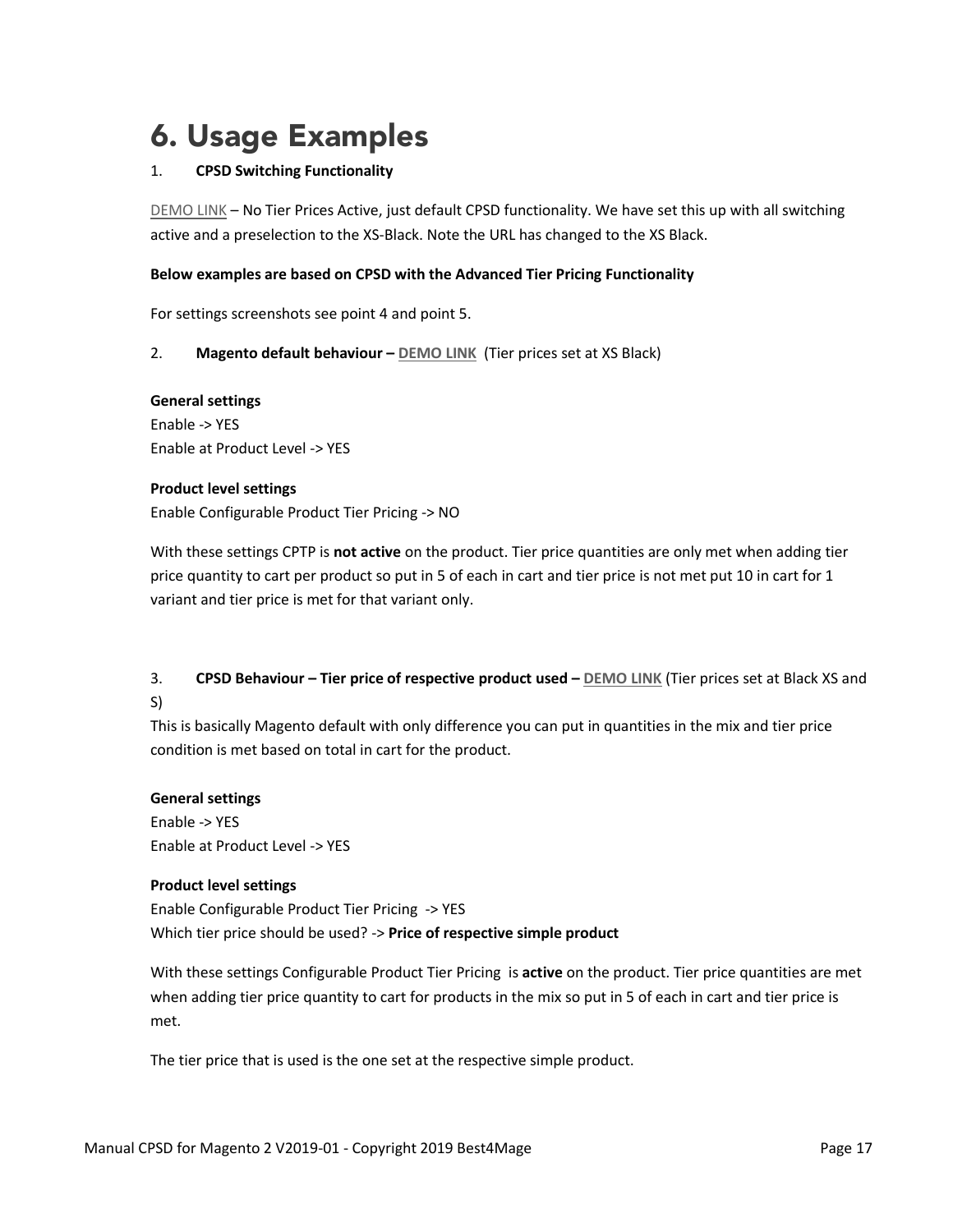4. **Configurable Product Tier Pricing Behaviour – Highest price from all applied tier prices – [DEMO](https://m2-cpsd.best4mage-demo.com/cptp-highest-price-from-all-applied-tier-prices-used.html)  [LINK](https://m2-cpsd.best4mage-demo.com/cptp-highest-price-from-all-applied-tier-prices-used.html)** (Tier prices set at Green XS and S).

#### **General settings**

Enable -> YES Enable at Product Level -> YES

#### **Product level settings**

Enable Configurable Product Tier Pricing -> YES Which tier price should be used? -> **Highest price from all applied tier prices**

With these settings Enable Configurable Product Tier Pricing is **active** on the product. Tier price quantities are met when adding tier price quantity to cart for products in the mix so put in 5 of each in cart and tier price is met.

The tier price that is used is the highest available for the tier price quantity.

5. **CPSD Behaviour – Lowest price from all applied tier prices – [DEMO LINK](https://m2-cpsd.best4mage-demo.com/cptp-lowest-price-from-all-applied-tier-prices-used.html)** (Tier prices set at Red XS and S).

#### **General settings**

Enable -> YES Enable at Product Level -> YES

#### **Product level settings**

Enable Configurable Product Tier Pricing -> YES Which tier price should be used? -> **Lowest price from all applied tier prices**

With these settings Enable Configurable Product Tier Pricing is **active** on the product. Tier price quantities are met when adding tier price quantity to cart for products in the mix so put in 5 of each in cart and tier price is met.

The tier price that is used is the lowest available for the tier price quantity.

6. **CPSD Behaviour – Specific tier price used for all products – [DEMO LINK](https://m2-cpsd.best4mage-demo.com/cpsd-behaviour-specific-tier-price-used-for-all-products.html)** (Tier price is only set at Blue XS).

#### **General settings**

Enable -> YES Enable at Product Level -> YES